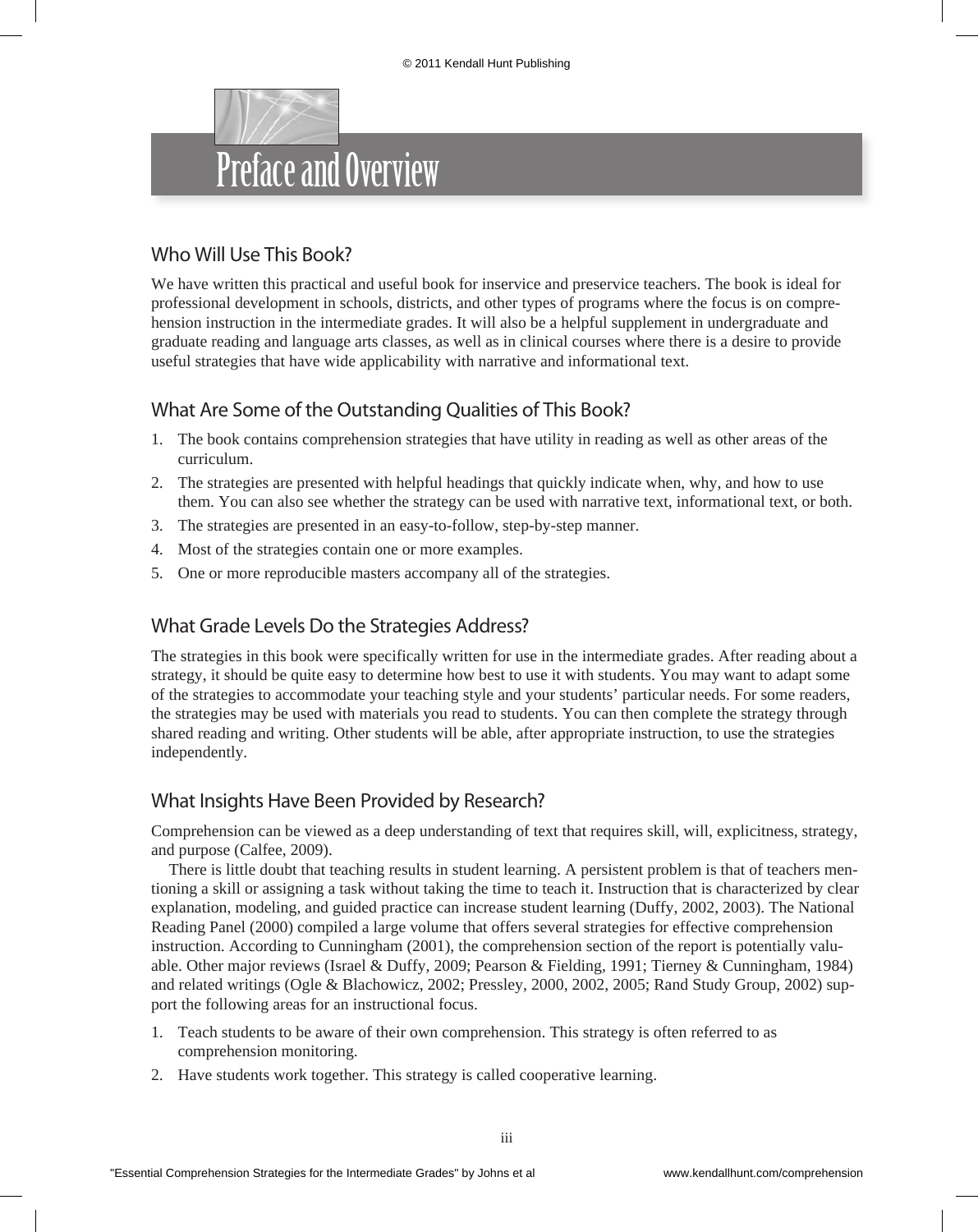- 3. Have students make graphic summaries of what they read through the use of graphic and semantic organizers.
- 4. Teach story and text structures.
- 5. Help students learn to ask and answer questions.
- 6. Teach students to summarize what they read.

The strategies selected for this book will help you in the area of comprehension instruction. The key ingredients, however, are your actions as the teacher.

- Take time to teach the strategies.
- Tell students how the strategies will help them become better readers.
- Model how the strategies are used.
- $\circ$  Think aloud by describing what goes on in your mind as you are using the strategy.
- Provide guided practice so students can learn how the strategy will help them understand the lesson or text.
- Reinforce students' efforts.
- Develop the strategies over time and remind students to use the strategies in a variety of contexts.
- $\circ$  Help students reflect on the strategies and evaluate their usefulness in various contexts.

Finally, we want to stress again the critical importance of teaching the strategies. Many of the strategies can be embedded in oral reading you share with students (Scharlach, 2008). This means you can teach the strategies as students are in the process of becoming independent readers.

#### Is This Book Easy to Use?

Yes! The format and organization of this book make it very user friendly. We have also included a Quick Reference Guide inside the front cover so you can quickly locate the various strategies and consider their use. Note that the strategies are listed in alphabetical order. In addition, there are further breakdowns of the strategies on the back cover so you can quickly locate them.

#### Where Should I Begin?

Glance at the Quick Reference Guide inside the front cover. Scan the strategies and find a particular strategy that interests you. Turn to the page for that strategy. Suppose you select Character Four Square on page 15. Under the title, you will see headings that include four areas (see example below).

| <b>Character Four Square</b>  |                                                                  |  |
|-------------------------------|------------------------------------------------------------------|--|
|                               | Text Type Narrative, Informational                               |  |
| When to Use After Reading     |                                                                  |  |
| <b>Comprehension Strategy</b> | Inferring, Creating Images, Determining Importance, Synthesizing |  |
|                               | How to Use Individual, Partner, Small Group, Whole Group         |  |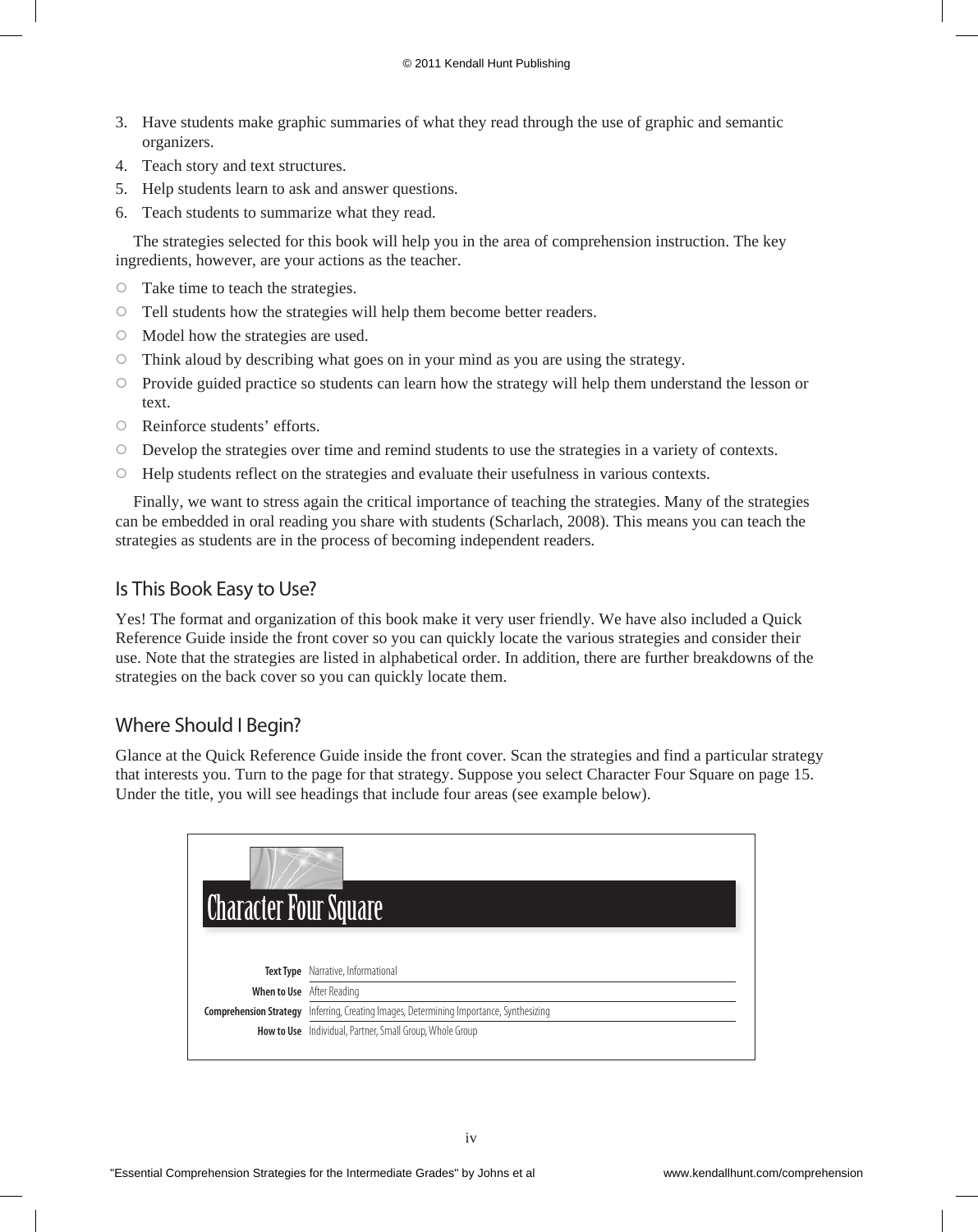- 1. **TEXT TYPE** refers to the type of text materials with which the strategies can be used. Narrative text refers to stories; informational text generally refers to nonfiction materials. Character Four Square can be best used with both narrative and informational text.
- 2. **WHEN TO USE** tells you if you should use the strategy before, during, and/or after reading. Character Four Square is best used after reading.
- 3. **COMPREHENSION STRATEGY** is based on the work of Duke and Pearson (2002), Keene (2008), Keene and Zimmermann (1997), Pearson, Roehler, Dole, and Duffy (1992) and others who have conducted and reviewed the research in comprehension. These strategies help students become thoughtful, independent readers who are engaged in their reading and learning. The following are brief descriptions of the seven major strategies we use in this book.
	- *Monitoring Meaning*—Students who monitor meaning as they read know if the text makes sense to them. If not, they use fix-up strategies such as pausing, rereading, and/or discussing their understanding with others to help clarify the meaning.
	- *Using Prior Knowledge*—Students use their background knowledge before, during, and after reading to make sense of, and remember, new information. They assimilate new information into their background knowledge. This is sometimes referred to as using and developing their schema.
	- *Asking Questions*—Students generate questions before, during, and after reading. They use their questions to help them focus on and remember important ideas from the text.
	- *Inferring*—Students combine their prior knowledge with that which is read to create meaning that is not explicitly stated in the text. Readers who infer draw conclusions, make and revise predictions, use and interpret information from the text, make connections, answer questions, and make judgments about the reading.
	- *Creating Images*—Using all five senses and their emotions, students create images during and after reading. They may use their images to make connections, recall, and interpret details from the reading.
	- *Determining Importance*—As they read, students make decisions about what they believe is important in the text. These might be words, sentences, or main ideas developed from the reading. They then draw conclusions about the key ideas or major concepts contained in the text.
	- *Synthesizing*—Students put together information from the text, from other relevant sources, and their background knowledge to create understanding of what they have read. Students use text structures and text elements as they read to predict, confirm or reject ideas, assimilate thoughts and create overall meaning. "A synthesis is the sum of information from the text, other relevant texts, and the reader's background knowledge . . . produced in an original way" (Keene, 2008, p. 252).

Character Four Square gives students an opportunity to use the processes of inferring, creating images, determining importance, and synthesizing.

4. **HOW TO USE** refers to whether the strategy is best used with individuals, partners, small groups, and/ or whole groups. Character Four Square can be used with individuals, partners, small groups, and/or whole groups.

Below these headings are the words *Description*, *Teaching Goals Related to Learner Outcomes*, and *Procedure* (see page vi). There is a brief description of Character Four Square, three teaching goals, and a stepby-step procedure for using Character Four Square. We like to think of the numbered steps as a systematic lesson plan to help you present the strategy to your students. You should, of course, feel free to adapt the steps and examples to fit the needs of your students.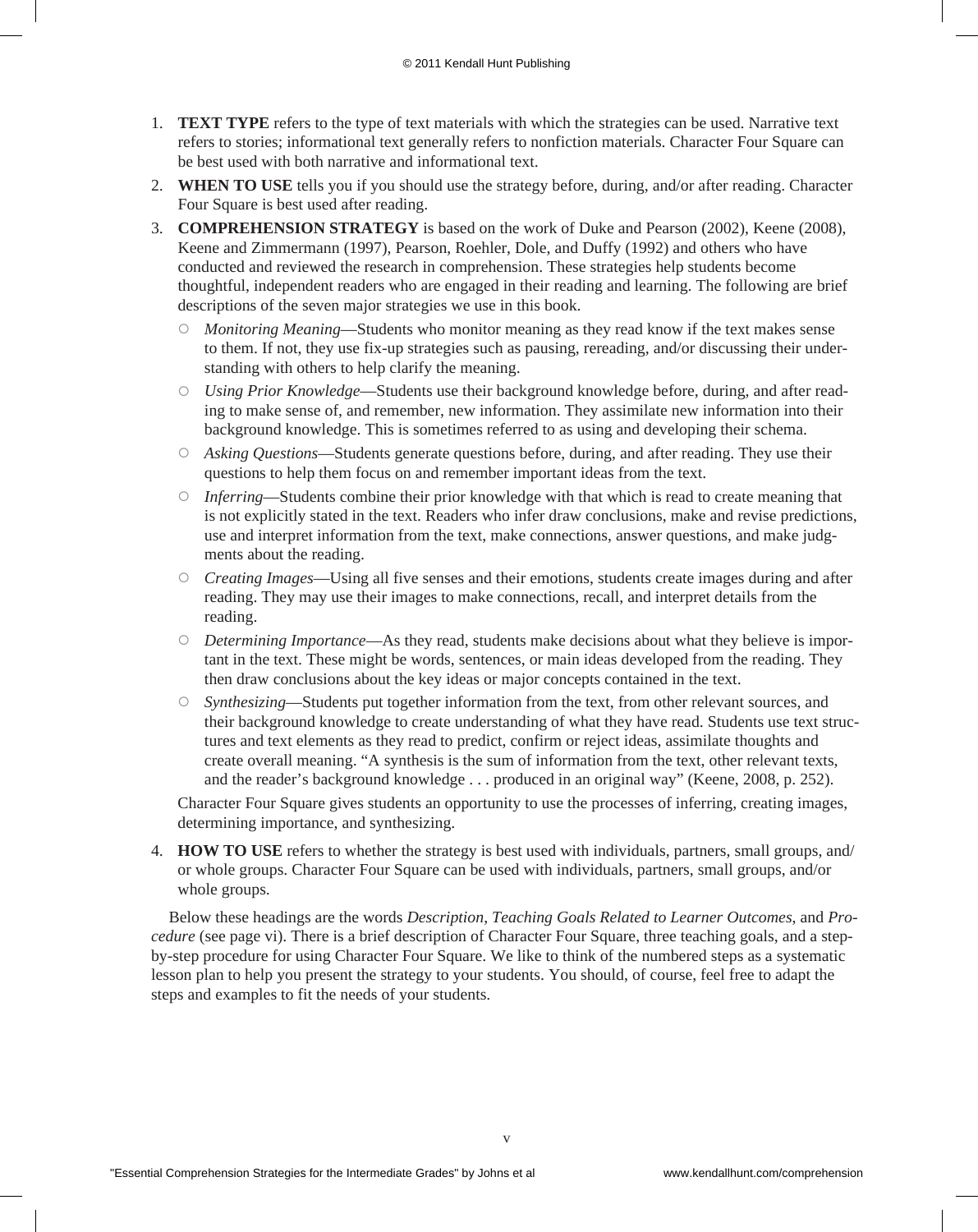

We often provide one or more *examples* (see example below) of how the strategy might be used in your curriculum. You may quickly be able to think of logical extensions to your lessons in a variety of areas.

| Character Four Square                                                                                            |                                                       |
|------------------------------------------------------------------------------------------------------------------|-------------------------------------------------------|
| <b>Character's Name</b><br>Lou Gehrig<br>(Iron Horse)                                                            | <b>Physical Description</b><br>strong but grew weaker |
| <b>Feelings</b>                                                                                                  | <b>Character Traits</b>                               |
| felt good because he helped<br>his family<br>frustrated as he became weak<br>thankful for what he was able to do | talented.<br>competent<br>courageous<br>modest<br>shy |